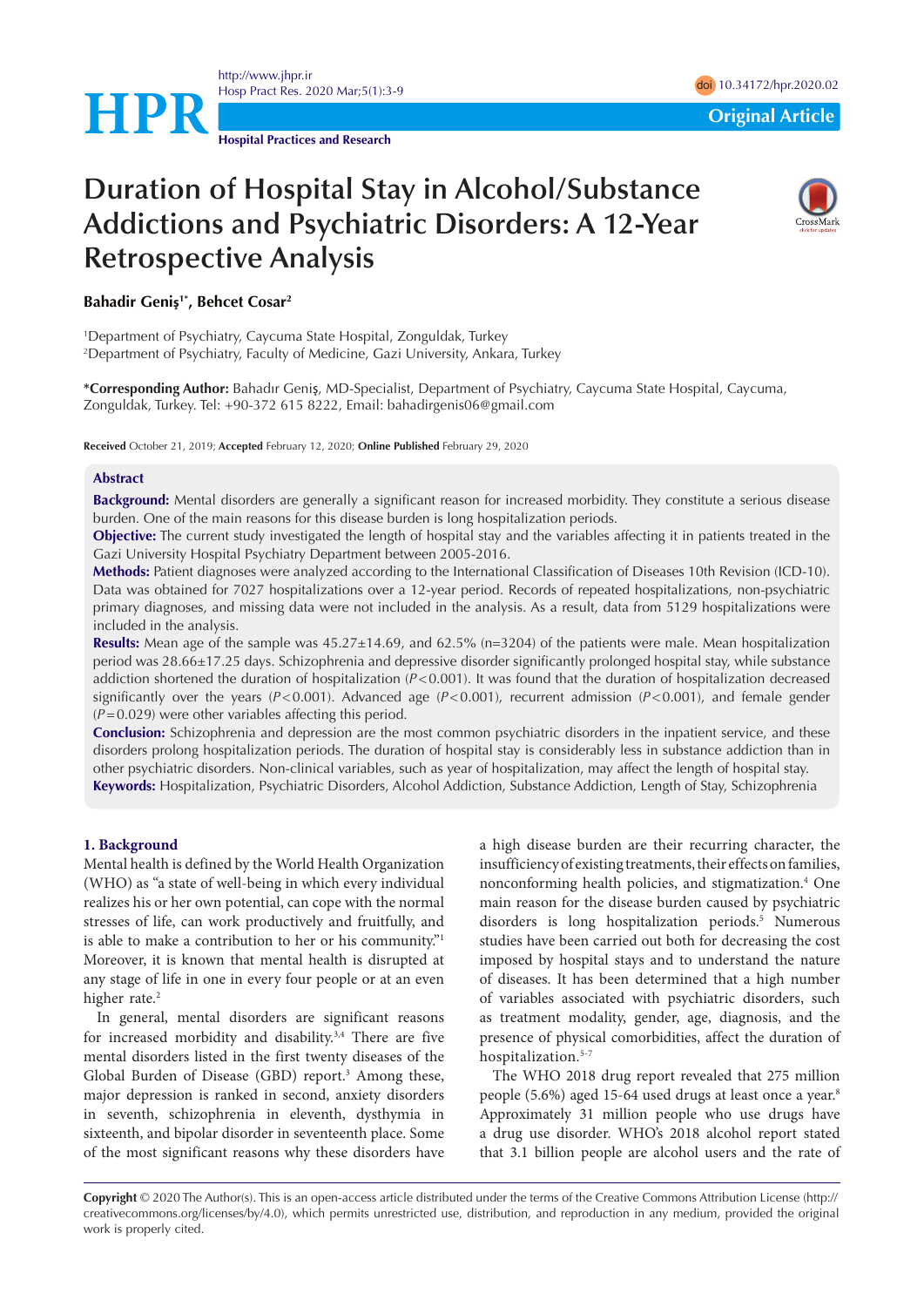alcohol use disorder is 5.1%.<sup>9</sup> These alcohol and substance addictions place a serious burden on the global economy.<sup>8,9</sup> One of these burdens is the length of hospitalization which is the topic of different debates. In addictions, there are important problems such as recurrent and chronic features of the disorders, accompanying psychiatric disorders, and treatment incompatibilities in patients.<sup>10,11</sup> These problems affect the treatment process and change the duration of the hospitalization period.<sup>12,13</sup> Addictions are accompanied by many psychiatric disorders, primarily depression.<sup>13</sup> In cases of addiction and psychiatric comorbidities, which one is the cause and which one is the result is not generally clear.13 However, it is known that addictions increase the severity of psychiatric disorders, decrease the response to treatment, and prolong treatment periods.<sup>11,14</sup> Although there are contradictory results about the length of hospital stay in substance addictions, the general belief is that hospitalization durations are shorter for substance addiction than for other psychiatric disorders.<sup>7,15,16</sup> Reasons for this shorter hospitalization period are the younger age of addicted patients, the low prevalence of medical comorbidities, and the high rate of discharge after detoxification among these patients. More research is needed on the duration of hospitalization in psychiatric illnesses, which are still uncertain and influenced by many variables.

# **2. Objective**

The current study purposed to investigate the duration of hospitalization of patients admitted to the Gazi University Hospital Psychiatry Unit in Turkey between 2005 and 2016 and the factors affecting this period.

# **3. Methods**

Gazi University Faculty of Medicine is a long-established institution in Ankara providing both educational and health services since 1976. Its inpatient unit has a bed capacity for 15 male patients and 16 female patients. There is a separate 12-bed inpatient treatment unit for the treatment of alcohol and substance addiction. Gazi University Hospital Psychiatry Clinic provides inpatient services to between 300 and 500 people per year. This number varies according to the capacity of the inpatient service. In this study, the hospitalization records of all patients hospitalized in the Psychiatry Department of Gazi University Hospital between January 1, 2005 and December 31, 2016 were evaluated.

This research is a retrospective descriptive study. Data was retrieved from computer records after the necessary permits were received from hospital management.

Axis 1 and 2 diagnoses of patients were evaluated by psychiatrists according to The Diagnostic and Statistical Manual of Mental Disorders, Fourth Edition, Text Revision (DSM IV-TR). Because of the need for a universal evaluation of all disease groups, ICD-10 diagnostic classification is used in the hospital database. For this reason, the diagnosis of evaluated patients was recorded in the system with the

are addressed in a very comprehensive and detailed manner in this unit. Patients were evaluated by research assistants, senior associate assistants, and in general visits. In this study the psychotic disorders (schizophrenia,

delusional disorders, etc.) and the diseases coded with psychotic symptoms in ICD-10 were classified as "Has psychotic symptoms." Patients with other psychiatric diseases in addition to their primary psychiatric diagnosis were classified as "Has comorbid psychiatric disease." Comorbid physical diseases were handled similarly. First, hospitalization data was used for patients who had recurrent admissions, limiting the effect of identical patient data on the results.

most suitable ICD-code. Diagnostic evaluations of patients

From hospital records, data for 7027 admissions was obtained for a 12-year period. The data showed that 76 people were discharged on their hospitalization day, 55 people had non-psychiatric primary diagnoses (hypertension, pulmonary embolism, ischemic heart disease, etc), 163 people were followed-up for a single day, and 34 patients had missing data; therefore, these groups were not included in the analysis. Among the remaining 6699 cases, 1570 were recurrent admissions, which were also excluded from the analysis. As a result, the data for 5129 admissions was included in the analysis.

#### 3.1. Data Analysis

Statistical Package for Social Sciences (SPSS) for Windows 23.0 was used for the analysis of data. Mean standard deviation, median, frequency, and percentage values were presented for descriptive statistics. The chi-square test was used to compare qualitative data, and Fisher exact test was used in necessary cases. The Kolmogorov-Smirnov test was used to investigate whether the data fit with normal distribution. Mann-Whitney U test and Kruskal-Wallis test were used to compare groups in the sample that did not comply with normal distribution. Logistic regression analysis was used to determine the predictors of the duration of hospital stay. A hospitalization period of 28 days or less was accepted as short-term hospitalization. This limit was determined according to the average length of hospital stay  $(28.66 \pm 17.25)$  in the sample. The significance value was based on 0.05 in the study.

#### **4. Results**

Between 2005 and 2016, 5129 patients were treated in the Gazi University Hospital Psychiatry Unit with 6699 admissions. Each patient was hospitalized 1.30 times on average.

The evaluation of the hospitalization period according to patient demographic and disease characteristics is demonstrated in [Table 1](#page-2-0). The mean age of patients was  $45.27 \pm 14.69$  (median = 44.00). Males comprised 62.5% of the sample  $(n=3204)$ , while  $6.7\%$   $(n=346)$  had a physical comorbidity and  $10.8\%$  had (n = 552) a psychiatric comorbidity. Female gender, psychiatric comorbidity, psychotic symptoms, and recurrent admissions were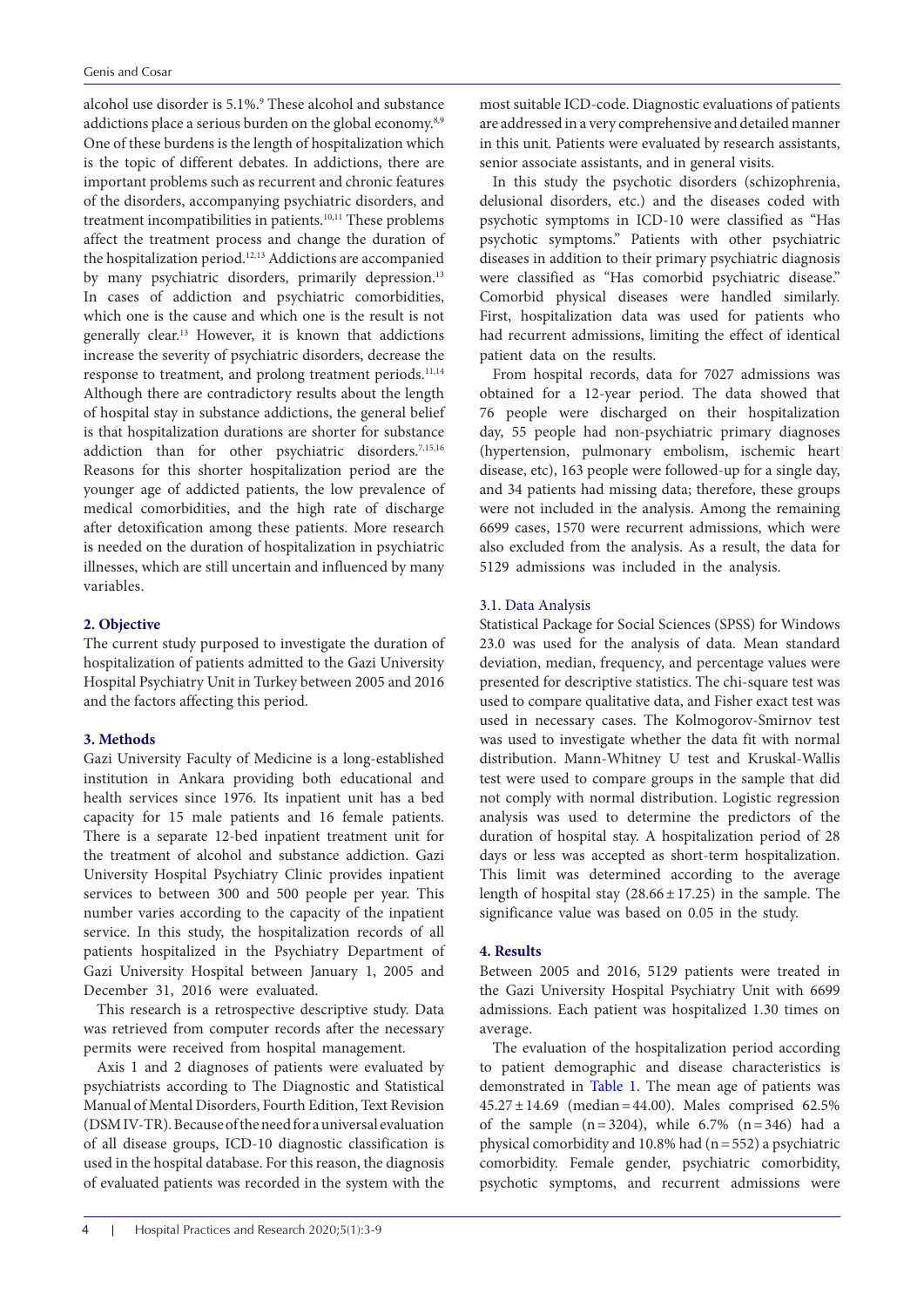<span id="page-2-0"></span>

|  | Table 1. Evaluation of Hospitalization Period According to Demographic and Disease Characteristics of Patients (n = 5129) |  |  |  |  |  |
|--|---------------------------------------------------------------------------------------------------------------------------|--|--|--|--|--|
|--|---------------------------------------------------------------------------------------------------------------------------|--|--|--|--|--|

| <b>Variables</b>        |                      | No. (%)     | $Mean \pm SD$     | Median | $\boldsymbol{P}$     |  |
|-------------------------|----------------------|-------------|-------------------|--------|----------------------|--|
|                         | $18 - 25$            | 400(7.8)    | $20.57 \pm 13.55$ | 18.00  |                      |  |
|                         | 26-35                | 1124 (21.9) | $24.01 \pm 17.17$ | 22.00  |                      |  |
|                         | 36-45                | 1209 (23.6) | $29.49 \pm 16.68$ | 28.00  | < 0.001a             |  |
| Age                     | $46 - 55$            | 1084(21.1)  | $30.74 \pm 16.91$ | 29.00  |                      |  |
|                         | 56-65                | 824 (16.1)  | $33.06 \pm 17.40$ | 33.00  |                      |  |
|                         | $\geq 66$            | 488 (9.5)   | $31.08 \pm 17.48$ | 31.00  |                      |  |
|                         | Female               | 1925 (37.5) | $30.34 \pm 17.46$ | 29.00  |                      |  |
| Gender                  | Male                 | 3204 (62.5) | $27.65 \pm 17.04$ | 26.00  | < 0.001 <sup>b</sup> |  |
|                         | No                   | 4783 (93.3) | $28.55 \pm 17.30$ | 27.00  | 0.059 <sup>b</sup>   |  |
| Physical comorbidity    | Yes                  | 346(6.7)    | $30.16 \pm 16.36$ | 28.00  |                      |  |
|                         | No                   | 4577 (89.2) | $28.22 \pm 17.19$ | 27.00  | < 0.001 <sup>b</sup> |  |
| Psychiatric comorbidity | Yes                  | 552 (10.8)  | $32.31 \pm 17.33$ | 31.00  |                      |  |
|                         | No                   | 3459 (67.4) | $26.92 \pm 16.99$ | 26.00  |                      |  |
| Psychotic symptoms      | Yes                  | 1670 (32.6) | $32.27 \pm 17.12$ | 30.00  | < 0.001 <sup>b</sup> |  |
|                         | Normal               | 4989 (97.3) | $28.63 \pm 17.25$ | 27.00  |                      |  |
| Hospitalization type    | Immediate            | 114(2.2)    | $29.42 \pm 17.35$ | 28.00  | $0.650$ <sup>a</sup> |  |
|                         | Forensic             | 26(0.5)     | $30.42 \pm 16.54$ | 29.00  |                      |  |
|                         | Single admission     | 4085 (79.6) | $27.86 \pm 17.01$ | 26.00  | < 0.001 <sup>b</sup> |  |
| Admission type          | Recurrent admissions | 1044(20.4)  | $31.77 \pm 17.82$ | 31.00  |                      |  |
|                         | Winter               | 1258 (24.5) | $29.68 \pm 17.41$ | 28.00  | < 0.001a             |  |
|                         | Spring               | 1325 (25.8) | $28.60 \pm 17.09$ | 28.00  |                      |  |
| Admission season        | Summer               | 1321 (25.8) | $26.58 \pm 16.81$ | 25.00  |                      |  |
|                         | Autumn               | 1225 (23.9) | $29.92 \pm 17.51$ | 28.00  |                      |  |

SD: Standard deviation.

<sup>a</sup> Kruskal-Wallis. <sup>b</sup>Mann Whitney U test.

determined to increase the hospitalization period significantly [\(Table 1\)](#page-2-0).

Depressive disorder was the most common psychiatric disorder among patients admitted to the Psychiatry Department (n=1063, 20.73%). This was followed by schizophrenia, alcohol addiction, and substance addiction (16.75%, 13.80%, and 12.15%, respectively). The distribution of these disorders is shown in [Figure 1](#page-2-1). The duration of hospitalization and the average age of the patients with these psychiatric disorders are shown in

[Figure 2.](#page-3-0) Eating disorder (ED) was the psychiatric disorder with the longest duration of hospitalization (35.96 $\pm$ 21.65), while substance addiction had the shortest duration  $(17.02 \pm 12.01)$ . The youngest patients were substance addicts (30.73 $\pm$ 8.03), while the oldest patients were those with recurrent depressive disorder  $(54.92 \pm 11.92)$ .

<span id="page-2-1"></span>Distribution of the duration of hospitalization according to the years is shown in [Table 2](#page-3-1). This period between 2005 and 2009 was longer than 30 days. While the longest was observed between these years, the shortest hospitalization





**Depr. D.**: Depressive Disorder, Schizoph.: Schizophrenia, **Alc. Add.:** Alcohol Addiction, Subs. Add.: Substance Addiction, Bipolar AD.: Bipolar Affective Disorder, Oth. Psy. D.: Other Psychiatric Disorder, **OCD**: Obsessive-Compulsive Disorder, **Anxiety D.**: Anxiety Disorder, Delus. D.: Delusional Disorder, Schizoaff. D.: Schizoaffective Disorder, Rec. **Depr. D.**: Recurrent Depressive Disorder, Somato. D.: Somatoform Disorder, Person. **D.**: Personality Disorder, Eating D.: Eating Disorder, **PTSD**: Post-Traumatic Stress Disorder, **Other D.**: Other Disorder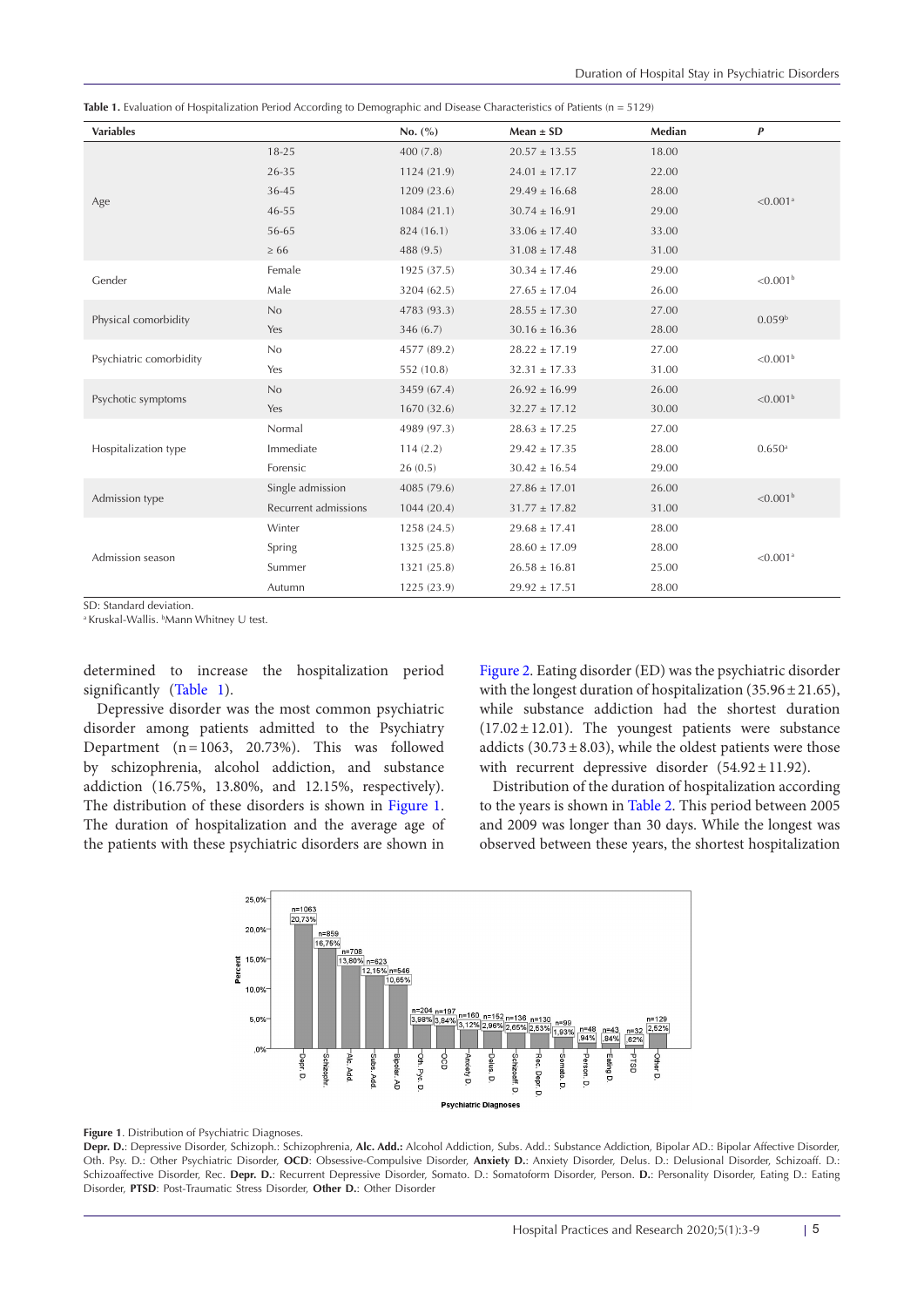<span id="page-3-0"></span>

**Figure 2**. Mean Hospitalization Period and Age According to Psychiatric Diagnoses.

**Depr. D.**: Depressive Disorder, Schizoph.: Schizophrenia, **Alc. Add.:** Alcohol Addiction, Subs. Add.: Substance Addiction, Bipolar AD.: Bipolar Affective Disorder, Oth. Psy. D.: Other Psychiatric Disorder, **OCD**: Obsessive-Compulsive Disorder, **Anxiety D.**: Anxiety Disorder, Delus. D.: Delusional Disorder, Schizoaff. D.: Schizoaffective Disorder, Rec. Depr. D.: Recurrent Depressive Disorder, Somato. D.: Somatoform Disorder, Person. D.: Personality Disorder, Eating D.: Eating Disorder, **PTSD**: Post-Traumatic Stress Disorder, **Other D.**: Other Disorder.

period was between 2013 and 2016. This difference was found to be significant ( $\chi^2$ =536.475; *P*<0.001).

The results of the logistic regression analysis for hospitalization duration is shown in [Table 3.](#page-4-0) In this analysis, the length of hospital stay was taken as the dependent (predicted) variable. The value that distinguishes shortterm and long-term hospitalization was considered as 28 days, because this value was the average hospitalization period in the sample [\(Table 2\)](#page-3-1). Patients aged 26 and over had hospitalizations 1.5- to 3.6-fold longer than those between the ages of 18-25 [\(Table 3](#page-4-0)). Women had a 1.15 fold (odds ratio [OR]=0.868, 95% CI for OR=0.765- 0.986) longer hospitalization period than men. Similarly, the initial hospitalization periods of patients with recurrent admissions were 1.5-fold (OR=1.541, 95% CI for  $OR = 1.333 - 1.783$  longer than those of patients with a single admission. Schizophrenia, schizoaffective disorder, depressive disorder, recurrent depressive disorder, alcohol addiction, obsessive compulsive disorder (OCD), and ED

<span id="page-3-1"></span>Table 2. Distribution of Hospital Stay According to Years (n = 5129)

were found to be psychiatric disorders that prolonged the duration of hospitalization (OR varied between 1.5 and 2.8). The only variable that reduced this period was diagnosis of substance addiction (OR=0.537, 95% CI for  $OR = 0.392 - 0.736$ .

#### **5. Discussion**

This study investigated the demographic variables, diagnoses, disease characteristics, and other possible factors that may affect the duration of hospitalization. The most frequently hospitalized psychiatric patients had diagnoses of depressive disorder, schizophrenia, and alcohol addiction (20.73%, 16.75%, and 13.80%, respectively). All of these diseases extended the length of the hospitalization period ([Table 3](#page-4-0)). The fourth most frequently hospitalized group was substance addicted patients [\(Figure 1](#page-2-1)). The diagnosis of a substance addiction was the only psychiatric disorder that shortened the length of hospitalization period ([Table 3\)](#page-4-0). Mean hospitalization

| <b>Hospitalization Year</b> | $\mathbf n$ | $Mean \pm SD$     | 95% CI for Mean | Min-Max   | Median |  |
|-----------------------------|-------------|-------------------|-----------------|-----------|--------|--|
| 2005                        | 249         | $35.05 \pm 17.20$ | 32.91-37.20     | $1-99$    | 34.00  |  |
| 2006                        | 488         | $36.15 \pm 20.95$ | 34.29-38.01     | $1 - 110$ | 35.00  |  |
| 2007                        | 412         | $36.94 \pm 19.86$ | 35.02-38.86     | $1 - 114$ | 36.00  |  |
| 2008                        | 458         | $36.43 \pm 19.93$ | 34.60-38.26     | $1 - 119$ | 36.00  |  |
| 2009                        | 447         | $31.19 \pm 16.03$ | 29.70-32.69     | $1 - 90$  | 31.00  |  |
| 2010                        | 498         | $27.25 \pm 14.85$ | 25.95-28.56     | $1 - 108$ | 27.00  |  |
| 2011                        | 471         | $26.34 \pm 14.54$ | 25.02-27.66     | $1 - 91$  | 26.00  |  |
| 2012                        | 471         | $26.12 \pm 14.07$ | 24.85-27.40     | $1 - 74$  | 26.00  |  |
| 2013                        | 543         | $22.45 \pm 13.23$ | 21.33-23.57     | $1 - 91$  | 22.00  |  |
| 2014                        | 463         | $20.41 \pm 14.28$ | 19.11-21.72     | $1 - 81$  | 18.00  |  |
| 2015                        | 315         | $24.02 \pm 13.87$ | 22.48-25.56     | $1 - 69$  | 23.00  |  |
| 2016                        | 314         | $23.22 \pm 13.50$ | 21.72-24.72     | $1 - 83$  | 22.00  |  |
| <b>Total</b>                | 5129        | $28.66 \pm 17.25$ | 28.19-29.13     | $1 - 119$ | 27.00  |  |

χ2 = 536.475; *df* = 11; *P*<0.001

SD: Standard deviation; CI: Confidence Interval; Min: Minimum; Max: Maximum.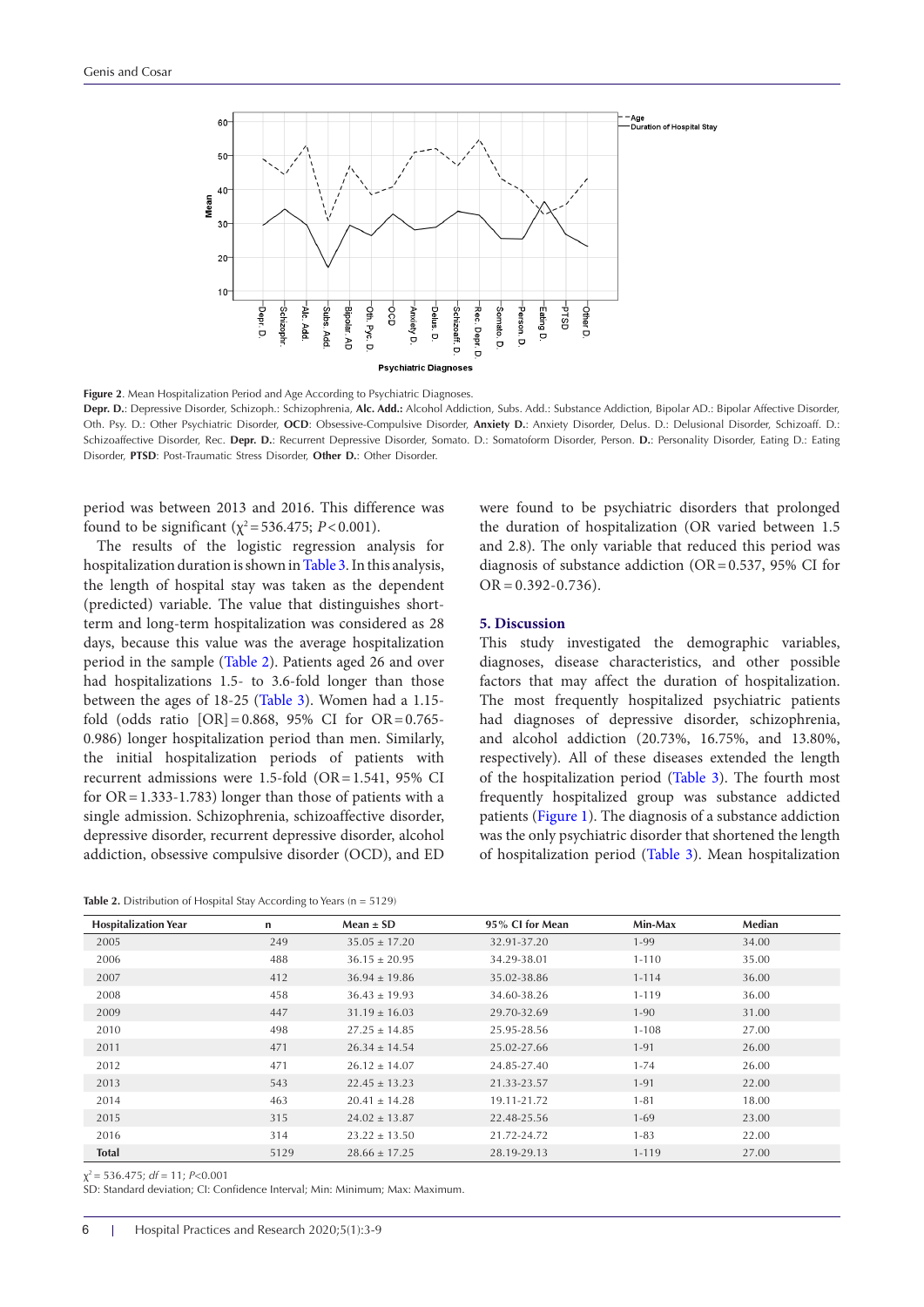<span id="page-4-0"></span>Table 3. Evaluation of Hospitalization Period With Logistic Regression Analysis (n = 5129)

|                                 |                     | <b>Length of Hospital Stay</b> |                     | <b>Statistical Analysis</b> |         |                        |
|---------------------------------|---------------------|--------------------------------|---------------------|-----------------------------|---------|------------------------|
| <b>Variables</b>                |                     | ≤28 Days (n=2706)              | $>28$ Days (n=2423) |                             |         |                        |
|                                 |                     | No. (%)                        | $No. (^{\%})$       | Wald                        | P       | OR (95% CI for OR)     |
|                                 | $18 - 25$           | 309 (11.4)                     | 91 (3.8)            | 112.225                     | < 0.001 | 1.000                  |
|                                 | 26-35               | 743 (27.5)                     | 381 (15.7)          | 9.364                       | 0.002   | 1.539 (1.168-2.029)    |
|                                 | 36-45               | 608 (22.5)                     | 601 (24.8)          | 35.238                      | < 0.001 | 2.307 (1.751-3.041)    |
| Age                             | 46-55               | 510 (18.8)                     | 574 (23.7)          | 40.292                      | < 0.001 | 2.501 (1.884-3.319)    |
|                                 | 56-65               | 323 (11.9)                     | 501 (20.7)          | 74.611                      | < 0.001 | 3.668 (2.731-4.926)    |
|                                 | $\geq 66$           | 213(7.9)                       | 275 (11.3)          | 47.864                      | < 0.001 | 3.055 (2.227-4.192)    |
| Gender                          | Female              | 940 (34.7)                     | 985 (40.7)          |                             |         | 1.000                  |
|                                 | Male                | 1766 (65.3)                    | 1438 (59.3)         | 4.747                       | 0.029   | $0.868(0.765 - 0.986)$ |
|                                 | Single admission    | 2240 (82.8)                    | 1845 (76.1)         |                             |         | 1.000                  |
| Admission type                  | Recurrent admission | 466 (17.2)                     | 578 (23.9)          | 34.067                      | < 0.001 | 1.541 (1.333-1.783)    |
| Physical comorbidity*           | Yes                 | 174(6.4)                       | 172(7.1)            | 0.361                       | 0.548   | $0.932(0.742 - 1.171)$ |
| Psychiatric comorbidity*        | Yes                 | 229(8.5)                       | 323 (13.3)          | 28.412                      | < 0.001 | 1.683 (1.390-2.038)    |
| Schizophrenia*                  | Yes                 | 363 (13.4)                     | 496 (20.5)          | 36.139                      | < 0.001 | 2.286 (1.746-2.993)    |
| Delusional disorder*            | Yes                 | 77(2.8)                        | 75(3.1)             | 2.155                       | 0.142   | 1.350 (0.904-2.014)    |
| Schizoaffective disorders*      | Yes                 | 57(2.1)                        | 79 (3.3)            | 12.695                      | < 0.001 | 2.139 (1.408-3.249)    |
| Bipolar Affective disorder*     | Yes                 | 295 (10.9)                     | 251 (10.4)          | 2.898                       | 0.089   | $1.285(0.963 - 1.715)$ |
| Depressive disorder*            | Yes                 | 534 (19.7)                     | 529 (21.8)          | 10.377                      | 0.001   | 1.540 (1.184-2.003)    |
| Recurrent depressive disorder*  | Yes                 | 46(1.7)                        | 84 (3.5)            | 10.519                      | 0.001   | 2.069 (1.333-3.211)    |
| Anxiety disorder*               | Yes                 | 81 (3.0)                       | 79 (3.3)            | 3.055                       | 0.080   | 1.420 (0.958-2.103)    |
| Somatoform disorder*            | Yes                 | 57(2.1)                        | 42(1.7)             | 0.616                       | 0.433   | 1.207 (0.754-1.931)    |
| Alcohol addiction*              | Yes                 | 323 (11.9)                     | 385 (15.9)          | 12.558                      | < 0.001 | 1.669 (1.257-2.216)    |
| Substance addiction*            | Yes                 | 508 (18.8)                     | 115(4.7)            | 14.922                      | < 0.001 | $0.537(0.392 - 0.736)$ |
| Post-traumatic stress disorder* | Yes                 | 18(0.7)                        | 14(0.6)             | 1.291                       | 0.256   | 1.547 (0.729-3.282)    |
| Obsessive compulsive disorder*  | Yes                 | 78 (2.9)                       | 118(4.9)            | 27.781                      | < 0.001 | 2.718 (1.874-3.943)    |
| Eating disorders*               | Yes                 | 19(0.7)                        | 24(1.0)             | 9.377                       | 0.002   | 2.825 (1.453-5.493)    |
| Personality disorders*          | Yes                 | 33(1.2)                        | 15(0.6)             | 0.189                       | 0.664   | $0.864(0.447-1.672)$   |

 $\chi^2$  = 532.850; *P* < 0.001; Nagelkerke R<sup>2</sup> = 0.132.

OR, odds ratio; CI, confidence interval.

\*The reference value for these variables is the absence of disease (No=0 [Reference], Yes=1).

period was found to be 28.66±17.25 days in this study. The length of hospitalization was shown to decrease within the years ([Table 2](#page-3-1)). In addition, female gender, presence of psychiatric comorbidity, and older age were other variables that prolonged hospital stay ([Table 3\)](#page-4-0).

While there is no standard period of treatment in psychiatric disorders, the duration of hospitalization showed significant differences according to the disease and the patient. In studies investigating short-term and long-term hospitalizations, both hospitalization types were shown to have possible advantages.17 It is been reported that significantly greater improvement is seen in areas such as cognitive functions, self-esteem, and interpersonal relations in short-term hospitalizations. Moreover, it was determined that there was a more significant recovery rate in the area of the most significant psychopathology in long-term hospitalizations. Researchers have claimed that the therapeutic relationship had importance in this regard.<sup>5</sup> Data obtained from other studies should be evaluated in this context. It is remarkable that the length of hospitalization period gradually decreased in the institution under study. The longest hospitalization period was observed between 2005 and 2008, while the shortest hospitalization period was seen between 2013 and 2016 ([Table 2](#page-3-1)). Even if the diagnostic approach and

treatment methods were similar, there may be many explanations for this difference. Some of these reasons are low bed availability allocated for psychiatric patients, increased awareness and number of psychiatric disorders, increased accessibility to healthcare services, economic costs imposed by long-term hospitalization, and the health policies established to decrease these costs. It is reported that the length of hospitalization in both public and private hospitals has been reduced with the Health Transformation Program policies that came into force in 2003 in Turkey.<sup>18</sup> In addition to shortening the length of hospital stay, the almost doubled bed turnover rate prevented healthcare staff from being able to meet the increased workload.<sup>18</sup> While decreased length of hospitalization period lowers the cost directly, reasons such as possible repetition of the disease due to reduced service quality, re-hospitalizations, and low working efficiency impose indirect financial burdens.19 A study that examined the relationship between length of hospital stay and recurrent admissions revealed that a reduction in hospitalization period increased readmission rates.<sup>20</sup> The researchers stated that the financial profit obtained by the shortened hospital stay was below the financial loss caused by recurrent admissions. For this reason, applied health policies should practice an understanding that provides balance in this issue.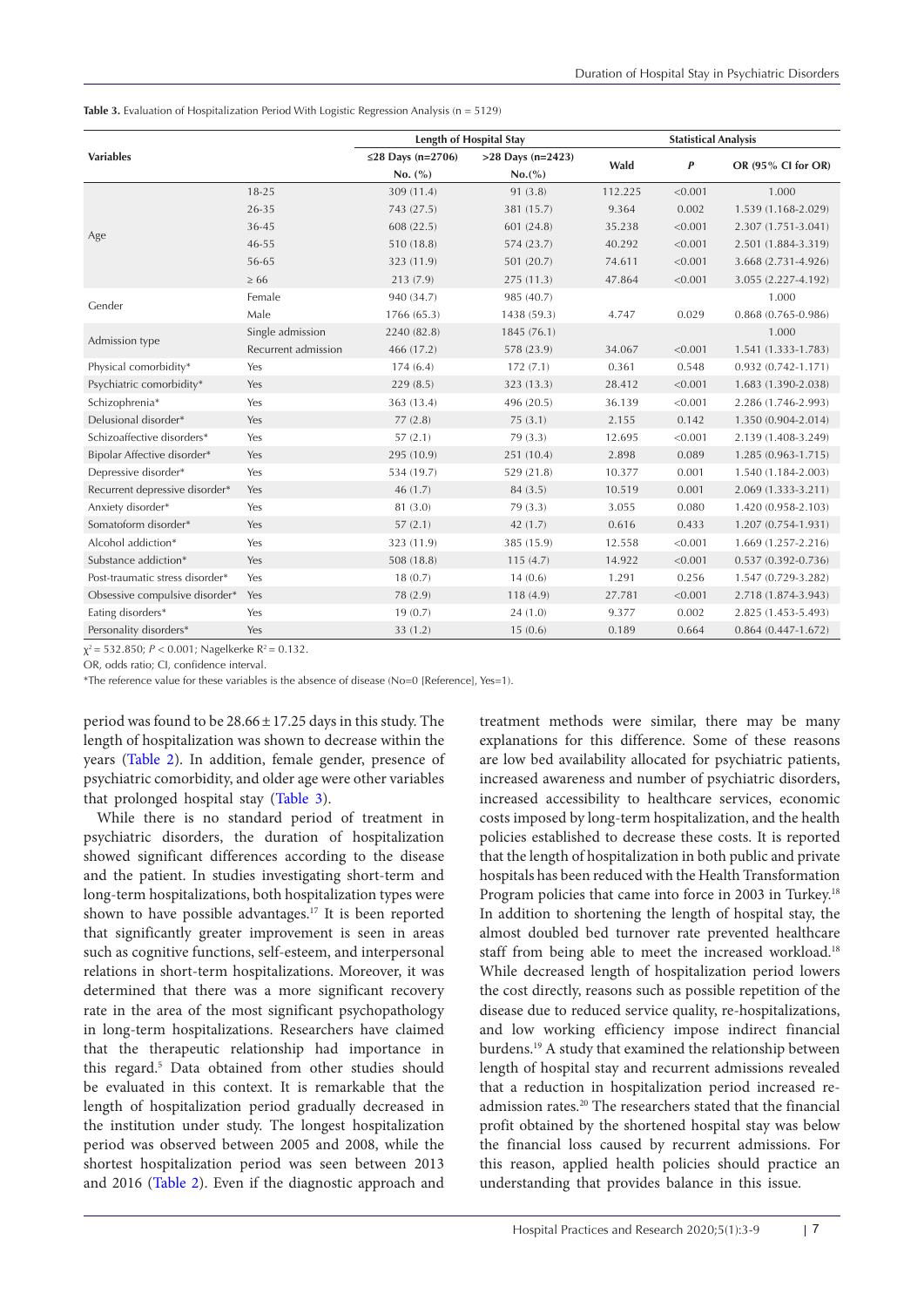It has been shown that length of hospitalization is affected by some demographic variables,<sup>5-7</sup> among which, age and gender are the most important variables. While conflicting results on gender have been obtained from various studies, it was demonstrated in a comprehensive study performed in the United States that female patients were hospitalized for a longer period. In the current study, the length of hospitalization period was 1.15-fold longer in females than in males. Similarly, advancing age was found to be another variable that prolonged hospitalization period [\(Table 3](#page-4-0)). It has been reported that adverse drug reactions, comorbidities, sleep disorders, and cognitive disorders, which are observed more often with increased age, also prolonged hospitalization period.5,7,21 Some studies have stated that the age variable showed a bimodal distribution in predicting hospitalization period.<sup>5</sup>

The hospital under study has a separate unit for treating alcohol and substance addiction. This unit is a treatment center for those primarily diagnosed with such diseases. The first target in the treatment of alcohol and substance addiction is detoxification. After completing this basic treatment program, a discharge plan is prepared to increase the adaptation of such patients to social life. After discharge, treatment continues with group therapy. In other words, treatment takes a long time, but the length of hospitalization seems short. This may be the reason why the presence of substance addiction was determined as a variable that shortened the length of hospitalization in the current study. Hospitalization period was clearly longer in the diagnosis of alcohol addiction than in the diagnosis of substance addiction [\(Figure 2\)](#page-3-0). Even, this average was above the sample average. Therefore, the diagnosis of alcohol addiction was found to increase the hospitalization period 1.6-fold ([Table 3\)](#page-4-0). Different studies in the literature reported on the effect of alcohol addiction on the duration of hospitalization. If alcohol and substance addictions are secondary to psychiatric disorders, it has been suggested that the length of hospitalization is longer.11,22 For this reason, whether these diseases are the primary diagnosis or comorbidities should be determined while evaluating the length of hospitalization for alcohol and substance addictions.

Psychotic disorders and affective disorders make up the majority of hospitalizations in inpatient treatment in psychiatry.23,24 In the current study, depressive disorder accounted for 20% of hospitalizations, while schizophrenia accounted for 16% ([Figure 1](#page-2-1)). However, the hospitalization period in these disorders was 1.5 and 2.2 times longer, respectively [\(Table 3](#page-4-0)). Both the frequent and the long-term hospitalizations for these disorders explain the high burden of the diseases. A 2018 study examined 1479 patients hospitalized in a psychiatric unit.<sup>7</sup> The results indicated that schizophrenia, affective disorders, advanced age, and recurrent admissions were associated with a long hospital stay. The presence of similar results in the current study indicates that these variables are important predictors of the duration of hospitalization.

While ED and OCD are evaluated as different diagnostic categories, they show similarities with regard to high comorbidity rates, clinical characteristics, and personality traits. Although obsessive and perfectionist personality traits provide an inclination to both disorders, the presence of OCD symptoms is a risk factor for ED.25 The fact that cognitive behavior therapy (CBT) is used to treat both disorders is another common characteristic. Studies have shown that OCD and ED are associated with long hospitalization periods. The use of CBT in these disorders and a high rate of psychiatric comorbidity have been reported as variables that increased hospitalization period.26 Similar to the information in the literature, longterm (6-8 weeks) CBT is applied for most of these patients in the inpatient unit under study. For this reason, the hospitalization period for these patients could have seemed longer compared with patients with other disorders. ED is also the diagnostic group with the longest hospitalization period in the current study [\(Figure 2](#page-3-0)). In addition to treatment selection and psychiatric comorbidity variables, accompanying serious medical problems such as hypocalcemia and hypotension in patients with an ED are further reasons for prolonged hospital stay.

Although the current study was performed in a longestablished institution (the Gazi University Faculty of Medicine), there were limitations. This study was a singlecenter study, and comorbidities were not examined in detail. There was a lack of complete demographic data, and drug treatments were not specified. Lack of evaluation in subgroups of diseases can also be considered as a limitation. For example, in bipolar disorder, the duration of hospitalization may be different during periods of mania than in periods of depression. Subgroups were not analyzed in the current study, because the study aimed to determine a general framework that would cover the entire sample. Comparing the lengths of hospitalization in these subgroups may be the target of further studies.

#### **6. Conclusion**

Schizophrenia and depression are the most common psychiatric disorders in the inpatient service, and these disorders prolong hospitalization periods. This period is considerably less in substance addiction than in other psychiatric disorders. In future studies on hospitalization periods in alcohol and substance addictions, variables such as the status of the diagnosis of addiction (primary, secondary), consumed doses of alcohol/substance, and environmental conditions (job, economic situation, etc) should be addressed. Non-clinical variables such as year of hospitalization may affect the length of hospital stay. Many factors such as treatment modalities, health policies, etc can play a role in this. Future studies should investigate whether shortened hospitalization periods increase recurrent admissions.

#### **Authors' Contributions**

Study design: BG, BC; Data collection and/or processing: